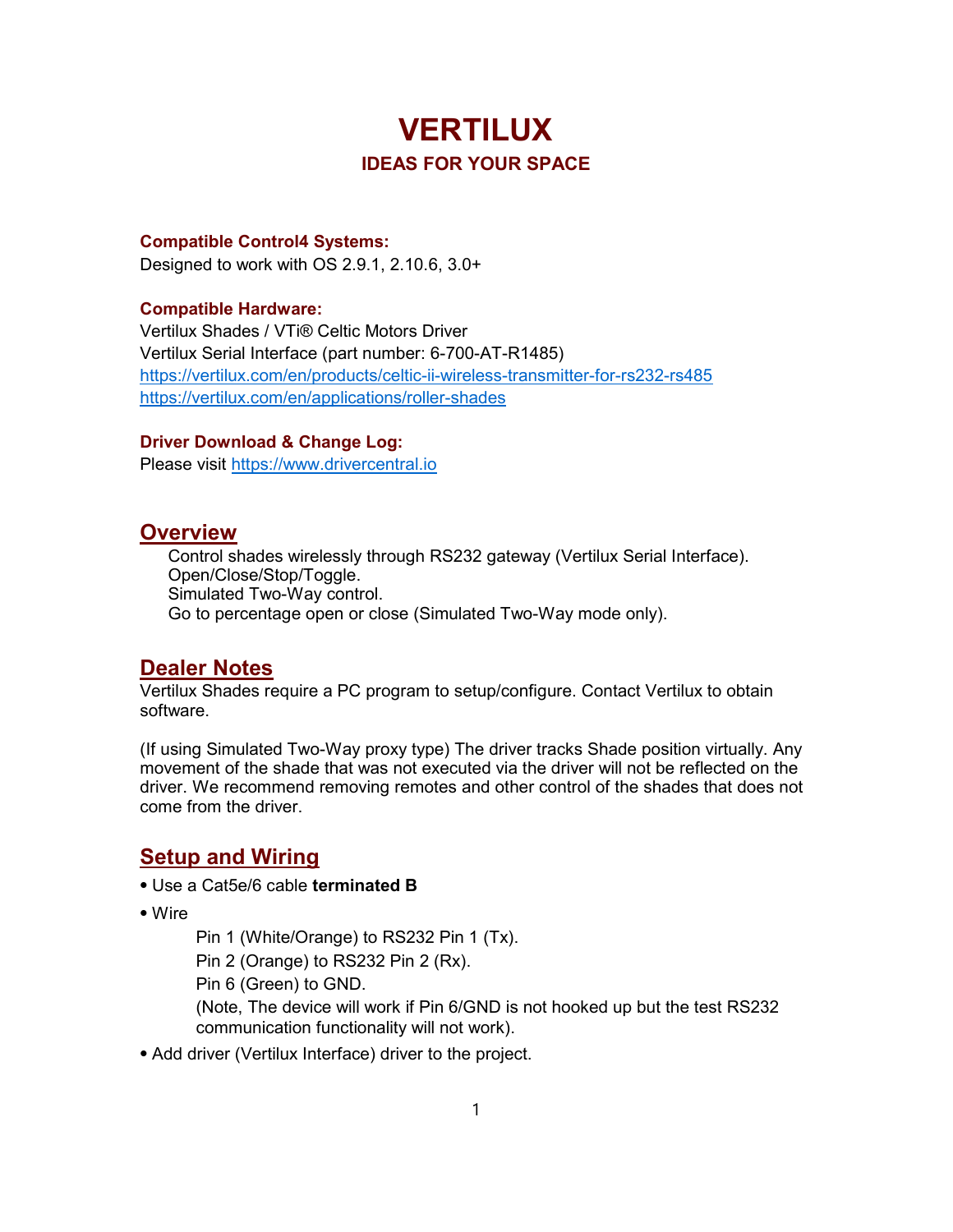⦁ Go to Connections and bind the RS232 connection to the proper RS232 connection you used.

- ⦁ Go back to System Design, select the driver, select the drop down action:
	- Test Communication. If this works you should see this below:

Note: You can just use Rx and Tx for wiring. If you do, the Test Communication will always fail. Just continue to the next step.

Press Driver Action: Open All Shades and Close All Shades. Test to make sure the shades are moving before adding the Shade drivers to the project.

#### Setup (Shade Drivers)

- ⦁ Setup Shades acccording to Vertilux documentation
- ⦁ Add Shade drivers for each shade in home.
- ⦁ Set System Address (Typically this should be set to 1) If set to 0 then the command will go to all System Hubs
- ⦁ Set Shade Channel Address (1-16) If set to 0 then the command will go to all shades
- ⦁ Show/Hide shades and configure Control4 UI's for shade control

### Shade Proxy Type (One-Way/Simulated Two-Way)

Vertilux shades are one-way shade motors. This means the driver DOES NOT receive information of shade level or state. Because of this, the driver supports two methods of user control.

Simulated Two-Way. This method shows a 0-100% slider for shade control. The driver uses the Open and Close times defined in the shade driver to determine shade level. In this case, if a shade is 'moving' and toggle is pressed, the driver will send a STOP command.

One-Way. This method (default) gives customers an UP, DOWN and STOP commands only. Toggle will send the opposite shade direction when pressed.

### Support

Please contact Vertilux for installation issues or support:

Email vtisupport@vertilux.com

Address 7753 NW 79th PL, Medley, FL 33166 - United States

Phone +1.800.356.8837 (toll free)